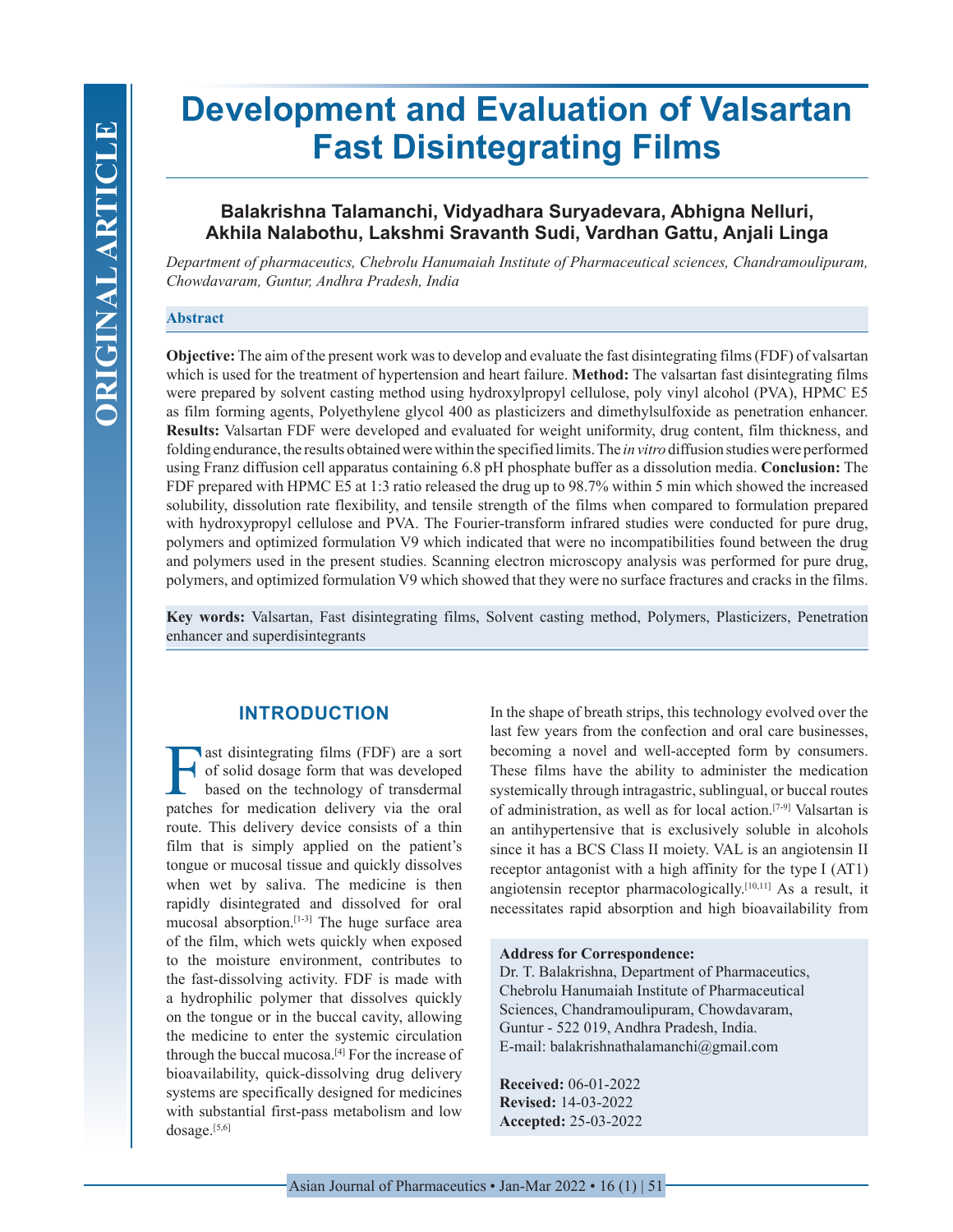the standpoint of the patient. Valsartan takes 4 h to absorb and has a bioavailability of only 20–25%. Valsartan absorption is delayed in fed circumstances.[12] Blood pressure often rises in chronic hypertension individuals, necessitating quick drug reduction. VAL is an effective antihypertensive with fewer adverse effects than angiotensin II receptor antagonists and the ability to treat hypertension with frequent dosage.

In the present studies, valsartan is taken as a drug candidate for the development of FDF which were prepared by using hydroxylpropyl cellulose, PVA, HPMC E5 as film-forming agents, dimethylsulfoxide as a penetration enhancer, polyethylene glycol 400 and crospovidone were used as plasticizers and superdisintegrants, and they were prepared by solvent casting method to improve the solubility and dissolution rate of valsartan.

# **MATERIALS AND METHODS**

Valsartan is a gift sample from M/S Aurobindo Pharma Ltd, Hyderabad. HPC, HPMC E5, and PVA were obtained from Mylan Pharma limited Hyderabad. PEG 400 and dimethyl sulfoxide were obtained from SD Fine Chem., Ltd., and Mumbai.

## **Preparation of valsartan FDF**

The solvent casting method was used to make valsartan fastdissolving oral thin films. To obtain transparent solutions, film-forming polymers such as HPC PVA and HPMC E5 were dissolved in alcoholic solutions individually in 100 ml beakers. Specified amounts of valsartan, crospovidone, dimethyl sulfoxide, and PEG 400 were weighed and dissolved in the alcoholic solution, then well mixed to obtain a homogenous solution. The resulting solution was cast on a non-adhesive base plate and cured for 24 h under an infrared lamp. The films were trimmed into desired sizes once they had dried completely. Several attempts were conducted to improve the formula for making valsartan fast-dissolving oral thin films.[13-16] The composition of valsartan fast-dissolving oral thin films is given as follows. The compositions of prepared films are given in Table 1.

#### **Evaluation of physical parameters for valsartan FDF**

The valsartan oral thin films were evaluated for physical parameters such as weight uniformity, drug content, film thickness, and folding endurance. The results are given in Table 2.

## **Weight uniformity**

The weight uniformity of the films can be done manually using a digital electronic balance.

#### **Uniformity of drug content**

An UV visible spectrophotometric method was used to assess the drug content uniformity of the films, measuring their absorbance at a wavelength of 250 nm. The percentage drug content of various films was determined and is given in Table 2.

## **Film thickness**

At various locations on the film, the thickness of the film was measured using a screw gauge with a least count of 0.01 mm. The average weight was calculated after measuring the film thickness at three separate locations. The obtained results are given in Table 3.

#### **Folding endurance**

Folding endurance was determined by repeatedly folding a tiny strip of film in the same spot until the film cracked, at that spot, the number of times the film could be folded in the same area was noted as folding endurance. The film was folded at an angle of 1800° in the same location until it broke, or it was folded 100 times without breaking. The experiments were completed in a timely manner, and the average mean was computed.

#### **Dispersion test**

Strips of film equivalent to 10 mg of drug are placed in 200 ml of pH6.8 phosphate buffer and stir with glass rod for 3 min

| <b>Table 1:</b> Composition of valsartan fast disintegrating films |                |                |                |    |                |                          |    |                |                |
|--------------------------------------------------------------------|----------------|----------------|----------------|----|----------------|--------------------------|----|----------------|----------------|
| Ingredients (w/w)                                                  | V <sub>1</sub> | V <sub>2</sub> | V <sub>3</sub> | V4 | V <sub>5</sub> | V <sub>6</sub>           | V7 | V <sub>8</sub> | V <sub>9</sub> |
| Valsartan                                                          | 40             | 40             | 40             | 40 | 40             | 40                       | 40 | 40             | 40             |
| <b>HPC</b>                                                         | 40             | 80             | 160            | -  |                | $\overline{a}$           | -  |                |                |
| Polyvinyl alcohol                                                  | -              |                | -              | 40 | 80             | 160                      | ۰  |                |                |
| HPMC E5                                                            | ٠              | -              |                | -  |                | $\overline{\phantom{0}}$ | 40 | 80             | 160            |
| <b>PEG 400</b>                                                     | 50             | 75             | 100            | 50 | 75             | 100                      | 50 | 75             | 100            |
| Dimethyl sulfoxide                                                 | 5              | 5              | 5              | 5  | 5              | 5                        | 5  | 5              | 5              |
| Crospovidone                                                       | 20             | 20             | 20             | 20 | 20             | 20                       | 20 | 20             | 20             |
| Methanol                                                           | QS             | QS             | QS             | QS | QS             | QS                       | QS | QS             | QS             |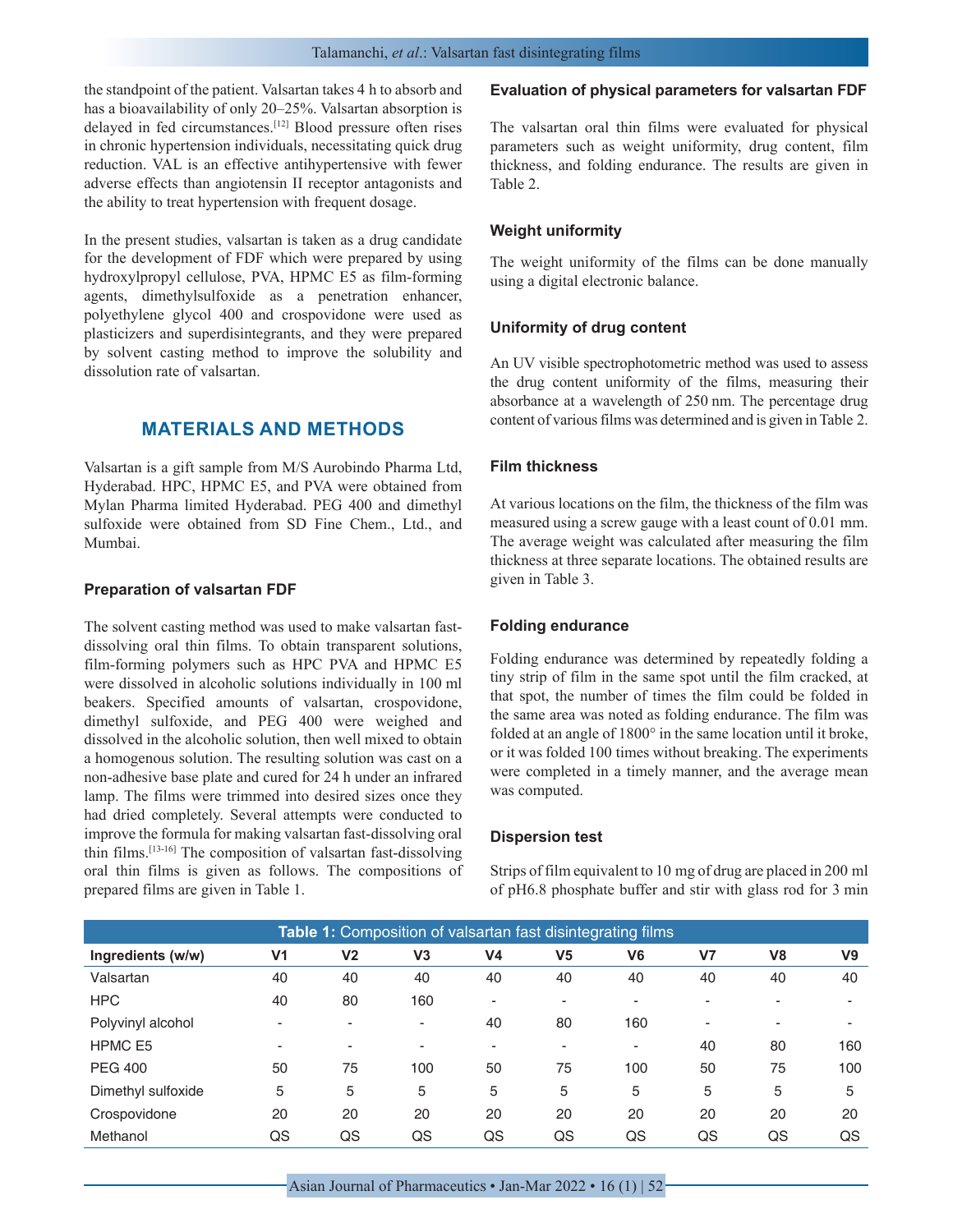and pass through 22 meshes the film is passed dispersion test only when no residue left on the mesh.

## *In vitro* **diffusion studies**

*In vitro* diffusion studies were conducted on all the valsartan FDF using Franz diffusion cell apparatus containing pH 6.8 phosphate buffer as dissolution medium. The dissolution studies were carried out over a period of 15 min for all the formulations. Dissolution studies were carried out in triplicate, maintaining the sink conditions for all the formulations. A 5 ml aliquot of samples was withdrawn at regular time intervals, filtered, and assayed spectrophotometrically at 250 nm. The drug release profiles for all the film formulations are shown in Figure 1.

#### **Evaluation of various** *in vitro* **dissolution parameters**

Dissolution parameters such as  $T_{50}$ ,  $T_{90}$ ,  $DE_{5\%}$ , and first-order rate constants were calculated from the dissolution data obtained, and the results are given in Table 3.

#### **Characterization of valsartan FDF**

Based on the diffusion studies performed on all the formulations, the optimized formulations were selected and the following characterization studies were done on pure drug, polymers, and optimized formulation.

## **Fourier-transform infrared (FTIR) spectroscopy**

To investigate the interaction between drug and carrier in films, the FTIR spectra of valsartan, HPC, PVA, and HPMC were acquired using a Bruker FTIR spectrophotometer. The samples were produced on KBr discs (2 mg of sample in 200 mg of KBr), with a sampling range of 400-4000/cm and a resolution of 4/cm. The FTIR spectra are shown in Figures 2-5.





|                    | <b>Table 2:</b> Evaluation of physical parameters for valsartan fast disintegrating films |                           |                               |                                  |                           |  |  |
|--------------------|-------------------------------------------------------------------------------------------|---------------------------|-------------------------------|----------------------------------|---------------------------|--|--|
| <b>Formulation</b> | Weight<br>uniformity (mg)                                                                 | Drug content<br>(mg/film) | <b>Film thickness</b><br>(mm) | <b>Folding endurance</b><br>(no) | <b>Dispersion</b><br>test |  |  |
| V <sub>1</sub>     | 149                                                                                       | 37.21                     | 0.030                         | 97                               | Passed                    |  |  |
| V <sub>2</sub>     | 188                                                                                       | 38.64                     | 0.032                         | 98                               | Passed                    |  |  |
| V <sub>3</sub>     | 269                                                                                       | 39.51                     | 0.033                         | 99                               | Passed                    |  |  |
| V <sub>4</sub>     | 148                                                                                       | 37.11                     | 0.031                         | 90                               | Passed                    |  |  |
| V <sub>5</sub>     | 190                                                                                       | 38.23                     | 0.032                         | 89                               | Passed                    |  |  |
| V <sub>6</sub>     | 271                                                                                       | 39.09                     | 0.033                         | 92                               | Passed                    |  |  |
| V <sub>7</sub>     | 153                                                                                       | 38.89                     | 0.032                         | 97                               | Passed                    |  |  |
| V <sub>8</sub>     | 192                                                                                       | 38.90                     | 0.033                         | 98                               | Passed                    |  |  |
| V9                 | 275                                                                                       | 40.11                     | 0.034                         | 101                              | Passed                    |  |  |

| Table 3: Evaluation of <i>In vitro</i> Dissolution Parameters for valsartan fast disintegrating films |                    |                |                 |             |                          |       |
|-------------------------------------------------------------------------------------------------------|--------------------|----------------|-----------------|-------------|--------------------------|-------|
| S.No                                                                                                  | <b>Formulation</b> | $T_{50}$ (min) | $T_{.90}$ (min) | DE $_{5\%}$ | <b>First order</b>       |       |
|                                                                                                       |                    |                |                 |             | $K$ (min <sup>-1</sup> ) | $R^2$ |
| 3.                                                                                                    | V <sub>1</sub>     | 4.2            | 14.1            | 21.8        | 0.232                    | 0.911 |
| 4.                                                                                                    | V <sub>2</sub>     | 2.1            | 13.5            | 23.7        | 0.211                    | 0.933 |
| 5.                                                                                                    | V3                 | 2.3            | 9.5             | 25.6        | 0.267                    | 0.929 |
| 9.                                                                                                    | V4                 | 4.8            | 14.0            | 22.7        | 0.289                    | 0.956 |
| 10.                                                                                                   | V5                 | 4.0            | 13.1            | 24.8        | 0.233                    | 0.965 |
| 11.                                                                                                   | V6                 | 2.2            | 8.6             | 27.9        | 0.255                    | 0.956 |
| 15.                                                                                                   | V7                 | 2.0            | 13.8            | 18.9        | 0.222                    | 0.978 |
| 16.                                                                                                   | V8                 | 1.7            | 12.5            | 26.9        | 0.311                    | 0.988 |
| 17.                                                                                                   | V9                 | 1.1            | 4.8             | 33.89       | 0.354                    | 0.994 |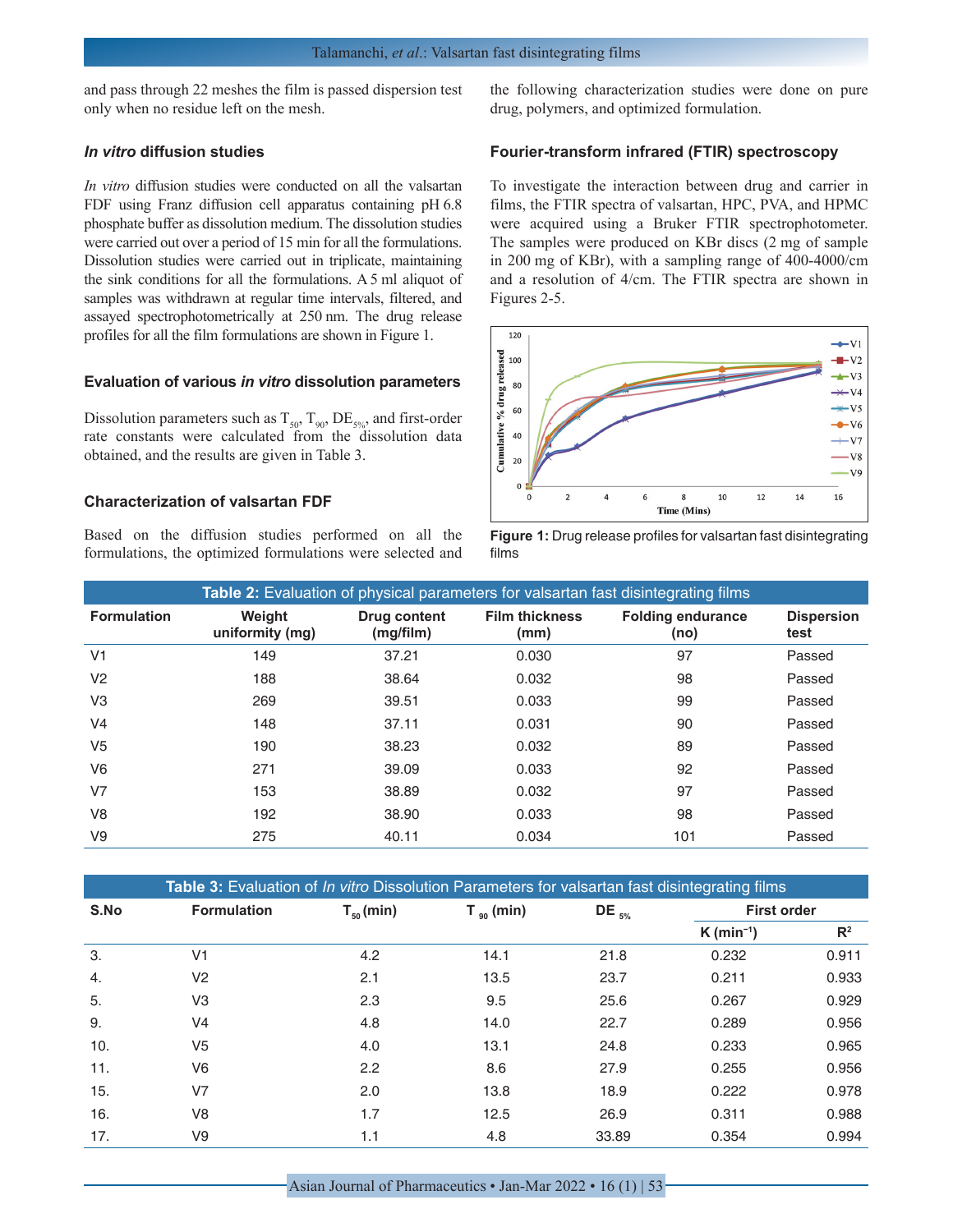#### **Scanning electron microscopy (SEM) analysis**

The SEM photographs were taken for the optimized film formulation V9 and valsartan pure drug. The SEM photographs are shown in Figures 6 and 7.

# **RESULTS AND DISCUSSION**

#### **Preparation of valsartan FDF**

Based on the physiochemical and biopharmaceutical properties, the aim of the present study was to prepare FDF of valsartan using the solvent casting method, which should possess a suitable approach in enhancing the disintegration and dissolution characteristics in more faster with increased bioavailability of poorly soluble valsartan drug. Hydroxylpropyl cellulose, PVA, and HPMC E5 were chosen as the film-forming agents, polyethylene glycol 400



**Figure 2:** Fourier-transform infrared spectrum of hydroxylpropyl cellulose

as plasticizers, and crospovidone and dimethyl sulfoxide as superdisintegrant and penetration enhancer. The valsartan FDF formulations were prepared by 1:1, 1:2, and 1:3 ratios of drug and film-forming agents by solvent casting method. The composition of valsartan FDF formulations is shown in Table 1.

#### **Evaluation of physical parameters for valsartan FDF**

The physical parameters such as weight uniformity, drug content, film thickness, and folding endurance were performed for all the valsartan FDF. The weight uniformity of all valsartan FDF prepared with hydroxylpropyl cellulose, PVA, and HPMC E5 were maintained in the range of 149–275 mg. The drug content of all valsartan FDF was maintained in the range of 37.21–40.11 mg. which indicates that the drug is evenly dispersed in all the FDF formulations. The film thickness of all FDF formulations was maintained at the range of  $0.030 \pm 0.034$  mm. The folding endurance values for all the FDF formulations were maintained in the range of 89–101 folding, which indicates that the FDF formulations were found to be stable and should have good tensile strength. The dispersion test for all the prepared films were passed. The results of evaluated parameters such as weight uniformity, drug content, film thickness, and folding endurance are shown in Table 2.

## *In vitro* **diffusion studies of valsartan FDF formulations**

Diffusion studies were conducted on all the valsartan FDF formulations using Franz diffusion cell apparatus containing pH 6.8 phosphate buffer as dissolution medium. The FDF formulations V1–V3 which were prepared by



**Figure 3:** Fourier-transform infrared Spectrum of poly vinyl alcohol



**Figure 4:** Fourier-transform infrared spectrum of HPMC E5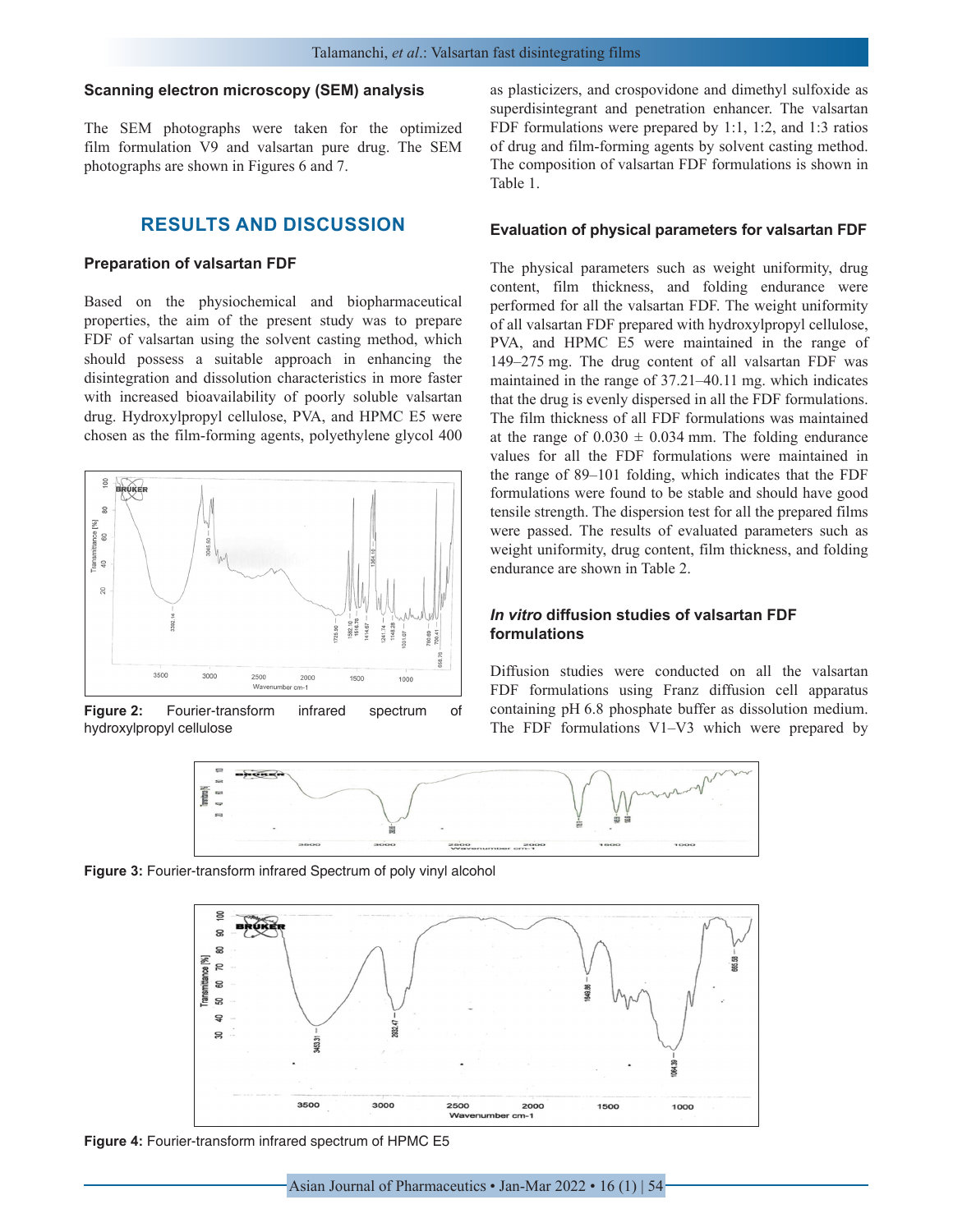#### Talamanchi, *et al*.: Valsartan fast disintegrating films

| Table 4: Interpretation of FTIR Spectrum |                   |                   |                    |                   |                                   |  |
|------------------------------------------|-------------------|-------------------|--------------------|-------------------|-----------------------------------|--|
| Group                                    | Valsartan         | <b>HPC</b>        | Poly vinyl alcohol | <b>HPMC E5</b>    | <b>Optimized Formulation (V9)</b> |  |
| O-H Stretching                           | $2613.05$ cm $-1$ | $2595.55$ cm $-1$ | $2581.72$ cm $-1$  | 2422.89 cm-1      | 2522.45 cm-1                      |  |
| C-H Stretching                           | $2963.20$ cm $-1$ | $2927.53$ cm $-1$ | $2926.22$ cm $-1$  | $2728.77$ cm $-1$ | $2877.44$ cm- $1$                 |  |
| $C \equiv N$ Vibration                   | $1204.62$ cm $-1$ | 1198.42 $cm-1$    | 1196.51 cm $-1$    | 1218.12 cm $-1$   | 1144.90 cm $-1$                   |  |
| $C = O$ Stretching                       | $1732.41$ cm $-1$ | $1729.56$ cm $-1$ | 1728.85 cm $-1$    | $1559.76$ cm $-1$ | $1768.32$ cm $-1$                 |  |
| N-H Bending                              | $1602.40$ cm $-1$ | $1603.78$ cm $-1$ | $1602.52$ cm $-1$  | $1490.22$ cm $-1$ | $1640.11$ cm $-1$                 |  |
| Aliphatic $3^0$ amine                    | 1105.70 cm $-1$   | 1068.98 $cm-1$    | $1068.81$ cm $-1$  | $1447.18$ cm $-1$ | 1218.65 cm $-1$                   |  |



**Figure 5:** Fourier-transform infrared spectrum of optimized formulation (V9)



**Figure 6:** Scanning electron microscopy photograph of valsartan pure drug



**Figure 7:** Scanning electron microscopy photograph of optimized formulation (V9)

using hydroxypropyl cellulose (HPC) showed an average drug release of 91.88 to 97.67 % within 15 min. The FDF formulations V4–V6, which were prepared by using PVA, showed an average drug release of 90.81–96.23% within 15 min. The FDF formulations V7–V8 which were prepared by using HPMC E5 showed an average drug release of 95.11–96.23% within 15 min. when compared to the entire FDF formulations, the FDF formulations that were prepared by using HPMC E5 at 1:3 ratio showed better drug release up to 98.11% within 5 min. The drug release profiles are shown in Figure 1.

## **Evaluation of various** *in vitro* **dissolution parameters**

All the film formulations were found to be linear with first-order release rate with  $R^2$  values in the range of 0.911–0.994. Thus, the rates of drug release from all the film formulations were concentration dependent and were linear with first-order release rate constant  $(K_1)$ . The results of the evaluation of physical parameters for valsartan oral thin films are given in Table 3.

#### **FT-IR spectroscopic analysis**

The FTIR spectra of valsartan exhibited significant peaks at wave numbers of 2613 cm<sup>-1</sup> (O-H), 2963 cm<sup>-1</sup> (C-H), 1204 cm<sup>-1</sup> (C≡N vibrations), 1732 cm<sup>-1</sup> (C=O stretching), 1602 cm<sup>-1</sup> (N-H bending), and aliphatic 3<sup>o</sup> amine 1105 cm<sup>-1</sup>. For Hydroxypropyl cellulose, the peaks were observed at 2595 cm<sup>-1</sup> (O-H), 2927 cm<sup>-1</sup> (C-H), 1198 cm<sup>-1</sup> (C≡N vibrations), 1729 cm−1 (C=O stretching), 1603 cm−1 (N-H bending), and aliphatic  $3^\circ$  amine 1068 cm<sup>-1</sup>. For PVA, the peaks were observed at 2581cm−1 (O-H), 2926 cm−1 (C-H), 1196 cm−1 (C≡N vibrations), 1728 cm−1 (C=O stretching), 1602 cm−1 (N-H bending), and aliphatic 3⁰ amine 1068 cm−1. For HPMC E5, the peaks were observed at 2422 cm<sup>-1</sup> (O-H), 2728 cm<sup>-1</sup> (C-H), 1218 cm<sup>-1</sup> (C≡N vibrations), 1559 cm<sup>-1</sup> (C=O stretching), 1490 cm−1 (N-H bending), and aliphatic 3<sup>o</sup> amine 1447 cm<sup>-1</sup>. For optimized formulation (V9), the peaks were observed at 2522 cm<sup>-1</sup> (O-H), 2877 cm<sup>-1</sup> (C-H), 1144 cm−1 (C≡N vibrations), 1768 cm−1 (C=O stretching), 1640 cm−1 (N-H bending), and aliphatic 3⁰ amine 1218 cm−1. The spectra of optimized formulation V9 exhibited all the principle peaks present in the valsartan pure drug. Thus, there was no appearance or disappearance of any characteristics peak which shows that there is no chemical interaction between the drug and the polymer used. The FTIR spectra of drug, polymers, and optimized formulation V9 are shown in Figures 2-5,8, and the interpretation is shown in Table 4.